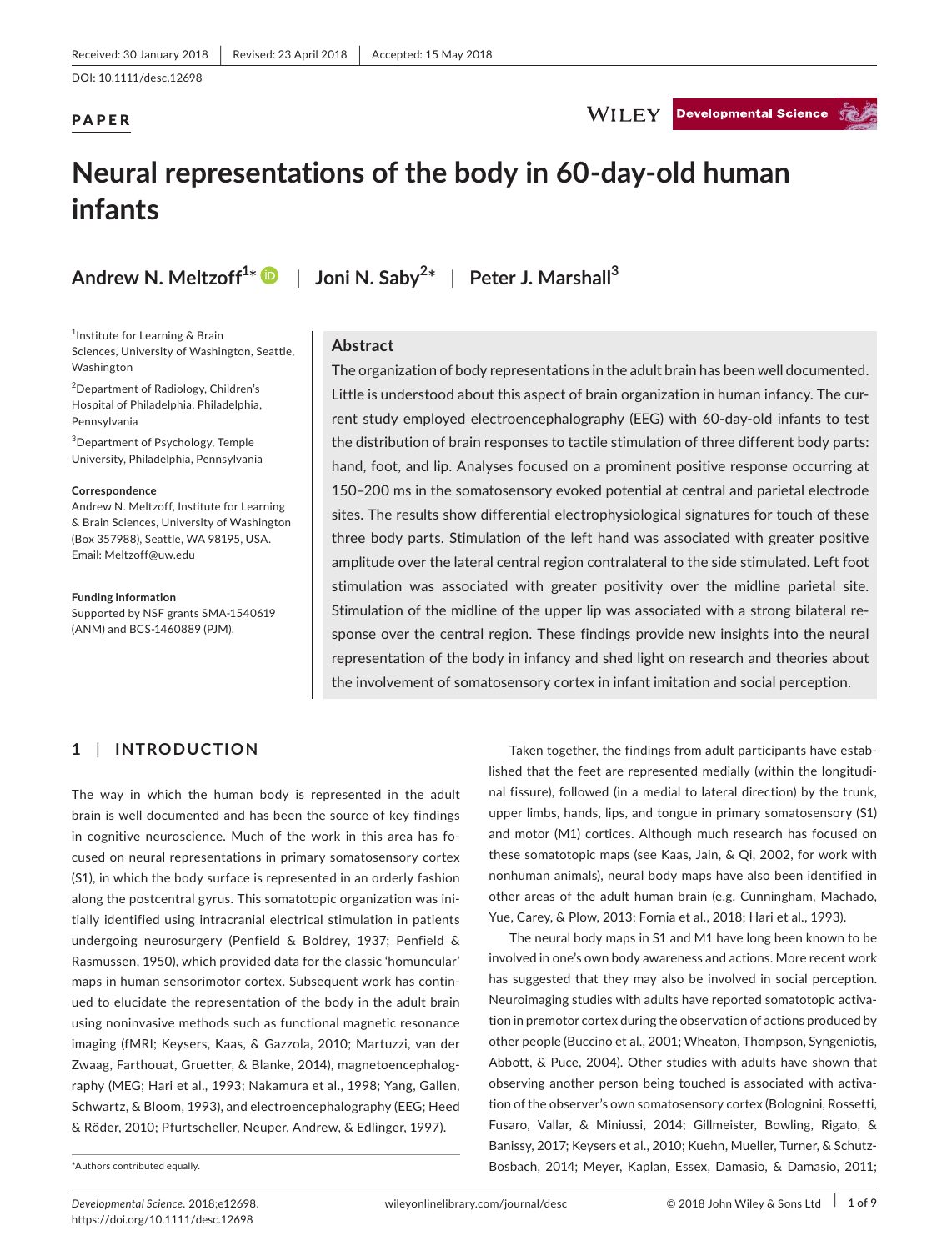**2 of 9 WILEY Developmental Science Section Contract Contract Contract Contract Contract Contract Contract Contract Contract Contract Contract Contract Contract Contract Contract Contract Contract Contract Contract Contrac** 

Pihko, Nangini, Jousmäki, & Hari, 2010; Schaefer, Heinze, & Rotte, 2012). Such vicarious activation has been hypothesized to facilitate social cognition by enabling observers to relate to the bodily experiences of others (e.g. Hari & Kujala, 2009; Keysers et al., 2010; Meltzoff, Ramírez, Saby, Larson, Taulu, & Marshall, 2018).

#### **1.1** | **Human infant social-cognitive neuroscience**

Despite an extensive literature on adults, surprisingly little attention has been given to the development of representations of the body in the human infant brain (Marshall & Meltzoff, 2015). Work with infants at about 1 year of age has suggested that they possess at least grossly organized neural body maps and, moreover, that these maps may have interpersonal properties akin to those in adults. These studies have mainly focused on the spatial distribution of mu rhythm desynchronization while infants performed (and observed) actions carried out with different body parts. Consistent with adult work, desynchronization of the mu rhythm in the central region was greater over lateral electrode sites (e.g. C3 and C4) in the contralateral hemisphere when infants performed right or left hand actions, and was greater over more medial sites (e.g. Cz) when they performed foot actions (de Klerk, Johnson, & Southgate, 2015; Marshall, Saby, & Meltzoff, 2013). The mu rhythm was also found to show this response pattern when 14-month-old infants simply observed an experimenter performing hand and foot actions (Marshall et al., 2013; Saby, Meltzoff, & Marshall, 2013).

This line of work on actions has been extended to examine infants' neural responses to observing another person's body being touched. In an MEG study with 7-month-old infants, Meltzoff et al. (2018) showed that watching another person's hand or foot being touched, even in the absence of infants being touched themselves, activated the infant's own somatosensory cortex. Taken together with the infant mu rhythm findings, this work motivates future studies examining the development of neural body representations and their potential role in early social-cognitive development. It also complements an emerging literature using behavioral measures (Bhatt, Hock, White, Jubran, & Galati, 2016; Somogy et al., 2017) that, together with the developmental neuroscience work, can inform our understanding of the infant body schema—a construct that refers to sensorimotor representations of the body that guide actions (Gallagher, 2005).

How early in development can we measure infant brain activity in response to tactile stimulation? A study with preterm infants (Milh et al., 2007) suggested that touching infants' hands and feet was associated with increased oscillatory activity in the EEG signal over lateral and midline central electrodes, respectively. This work had a number of limitations, including a small sample size, relatively uncontrolled tactile stimulation, and interpretations based on visible responses in the EEG record without conventional averaging and statistical analyses. Other studies of neural responses to tactile stimulation in the first half-year of life, while employing more rigorous designs and analyses, have relied on tactile stimulation of a single body part, typically the infant's hand (Nevalainen,

#### RESEARCH HIGHLIGHTS

- The neural correlates of the sense of touch have been understudied in infancy.
- We used tactile stimulation of three body parts to investigate the representation of the body in 60-day-old human infants.
- Tactile stimulation of infant lips, hands, and feet elicited distinguishable signatures in the infant EEG.
- Neural body representations are hypothesized to be a key component of infant imitation.
- Examining infant neural body representations sheds light on the earliest sense of self and foundations for social cognition.

Lauronen, & Pihko, 2014; Pihko et al., 2004; Rigato, Begum Ali, van Velzen, & Bremner, 2014). These studies have consistently found responses at central sites contralateral to the hand stimulated, which fits with the results from experiments with adults (Hari et al., 1993; Hari & Forss, 1999). A fuller understanding of the development of neural body maps in infancy requires experiments testing the spatial distribution of neural responses to tactile stimulation of multiple body parts.

Saby, Meltzoff, and Marshall (2015) carried out one such experiment by comparing evoked responses to punctate tactile taps to left and right hands and feet in 7-month-old infants. Statistical analyses of the somatosensory evoked potential (SEP) waveforms focused on a prominent positive component that peaked around 175 ms and was strongest over central electrode sites. As expected, the amplitude of this response to hand stimulation was greater at central sites contralateral to the side of stimulation (C3 or C4) than at the midline electrode (Cz). For stimulation of the feet, the amplitude was greater over the midline site than at the lateral sites. This suggests that measuring neural responses elicited by punctate touches of body parts may be a useful technique for exploring the development of infant neural body representations.

## **1.2** | **Rationale for current experiment**

In the current study, we modified the methods used by Saby et al. (2015) to examine neural representations of multiple body parts in a much younger age group, 60-day-old infants. This age was chosen because it is prior to the time that infants begin to systematically use their hands to reach for external objects, which begins at around 20 weeks of age, and is prior to the time they use their feet for locomotion. We also extended previous studies by assessing a body part that has heretofore not been explored—infants' lips. Representations of the lips are important given the centrality of lips to infant survival (sucking), language (speech articulations), affective behavior (emotional expressions), and preverbal social-communication (imitation of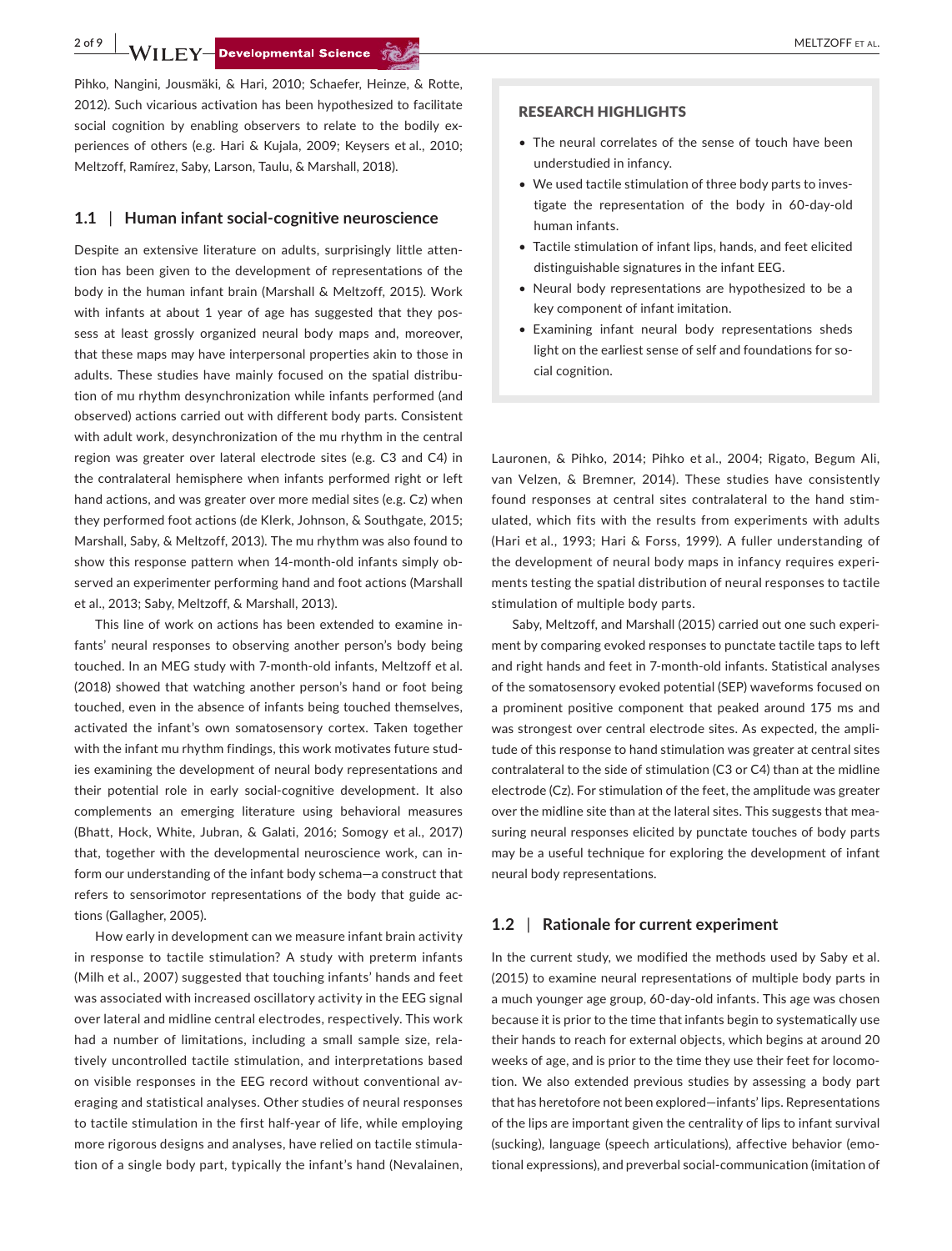facial acts in parent-child gestural interactions). The neural representation of infant lips is also interesting because although 60-day-olds will have seen their hands and feet as they contact objects, their own lips remain invisible to them. The current experiment provides the first assessment of multiple body parts including lips, hands, and feet, in a within-subjects design, in human infants as young as 60 days old.

Tactile stimulation was delivered to the left hand, left foot, and midline of the upper lip of the infant participants. Based on the organization of the somatosensory cortex in adults, and prior work with older infants, we expected that neural responses to left hand stimulation would be maximal over lateral central electrode sites in the contralateral (right) hemisphere, and that responses to left foot stimulation would be maximal over midline electrode sites. In contrast, responses to midline lip stimulation were expected to be bilaterally represented across the central region, in line with adult studies (Hashimoto, 1988; Hoshiyama et al., 1996; Tamura, Shibukawa, Shintani, Kaneko, & Ichinohe, 2008). We further hypothesized that stimulation of infants' lips would be associated with a particularly prominent response in the infant SEP.

A complete design would include stimulation of left and right hands, left and right feet, as well as lips; however, due to time constraints in working with 60-day-old infants, we stimulated only one hand and one foot in addition to the infants' lips. As noted above, prior infant studies have consistently indicated that evoked responses to hand stimulation are contralateral to the hand touched (Nevalainen et al., 2014; Pihko et al., 2004; Rigato et al., 2014; Saby et al., 2015). Considering this and the expectation that stimulation of both feet would be associated with activation of the same midline electrode sites (see results in Saby et al., 2015), we chose to stimulate only one side of the body in order to maximize the likelihood of obtaining sufficient trial numbers for all three body parts tested (hand, foot, and lip) within one session using the within-subjects design.

# **2** | **MATERIALS AND METHODS**

#### **2.1** | **Participants**

Infants were recruited through a central subject pool at the university. Soon after birth, parents were sent a postcard inviting them to participate in infant studies. Parents who returned the card were entered into a computerized list and contacted later to solicit participation. Families received a nominal gift for participating. Predetermined criteria used for recruiting infants into the study were: normal gestational age (± 3 weeks of due date), typical birth weight (2.5–4.5 kg), and no medical or developmental problems according to parental report. Recruitment and experimental procedures were approved by the University Institutional Review Board and parental informed consent was obtained prior to data collection.

Data analyses are based on 25 8-week-old infants tested in a narrow age range to reduce intersubject variance (M<sub>age</sub> = 58.48 days, *SD* = 3.31, range 52–64 days; 9 males). An additional 16 infants participated, but did not provide a sufficient number of trials (at least 30) in one or more conditions due to early termination of the protocol/fussiness (*n* = 7) or excessive EEG artifact (*n* = 9). The criterion for the minimum number of accepted trials was set prior to the start of the study, based on pilot work showing that approximately 30 trials yielded an acceptable signal-to-noise ratio in the infant SEP using the current methods. The use of 30 trials also comports with the number of accepted trials reported in previous EEG literature on somatosensory responses in infants (Saby et al., 2015). The rate of attrition in this study is consistent with existing electrophysiology studies in the age range tested here (e.g. He, Hotson, & Trainor, 2009; Mai et al., 2012; van den Heuvel et al., 2015).

# **2.2** | **Tactile stimulation**

A hand-held wand was used to deliver tactile stimulation through light taps to the infant's upper lip, left hand, and left foot. The tip of the wand consisted of a bundle of optical fibers (~1.5 mm diameter) that were connected to a photoelectric switch. Half of the fibers emitted light; the other half detected the reflection of light. When the tip of the wand made contact with the skin surface, the changes in reflectance triggered an event mark in the EEG recording, allowing for accurate quantification of touch-related brain responses (Jousmäki, Nishitani, & Hari, 2007). The use of this specialized wand is preferable to other means of tactile stimulation, because: (a) it provides a more ecologically valid infant touch than electrical or vibrotactile stimulation, (b) it is more feasible than clipping inflatable diaphragms to infant lips, and (c) air-jet tactile stimulators used with adults are noisy and not practical with young infants.

A single trained experimenter delivered the tactile stimuli for all sessions. The stimuli were delivered to the midpoint of the dorsal surface of the hand and foot (comparable with published work; e.g. Saby et al., 2015) and to the midline of the upper lip, immediately below the philtrum and aligned vertically with the nose. Infants received up to 360 tactile stimuli, 120 stimuli to each of the three body parts, with an interstimulus interval of approximately 2 s. Stimuli were delivered in blocks of 40 trials to a single body part with the order of the blocks randomized across participants. Offline analyses of the digitized event marks showed that the interstimulus interval was around 2 s with some natural jitter (*M* = 2.35 s; range = 1.94– 2.87). The protocol lasted approximately 15 minutes (not including cap placement) or until the infant became overly fussy. During the session, infants were held by their caregivers (*n* = 23) or were lying on an infant lounger (*n* = 2).

# **2.3** | **Video recording and behavioral annotation**

All sessions were videotaped for purposes of offline coding of infant movements. During the session, a vertical interval time code (VITC) was automatically inserted on the video recording, which was aligned with the EEG record to the precision of one video frame (33 ms). The video record from each session was reviewed using coding software (James Long Company, Caroga Lake, NY),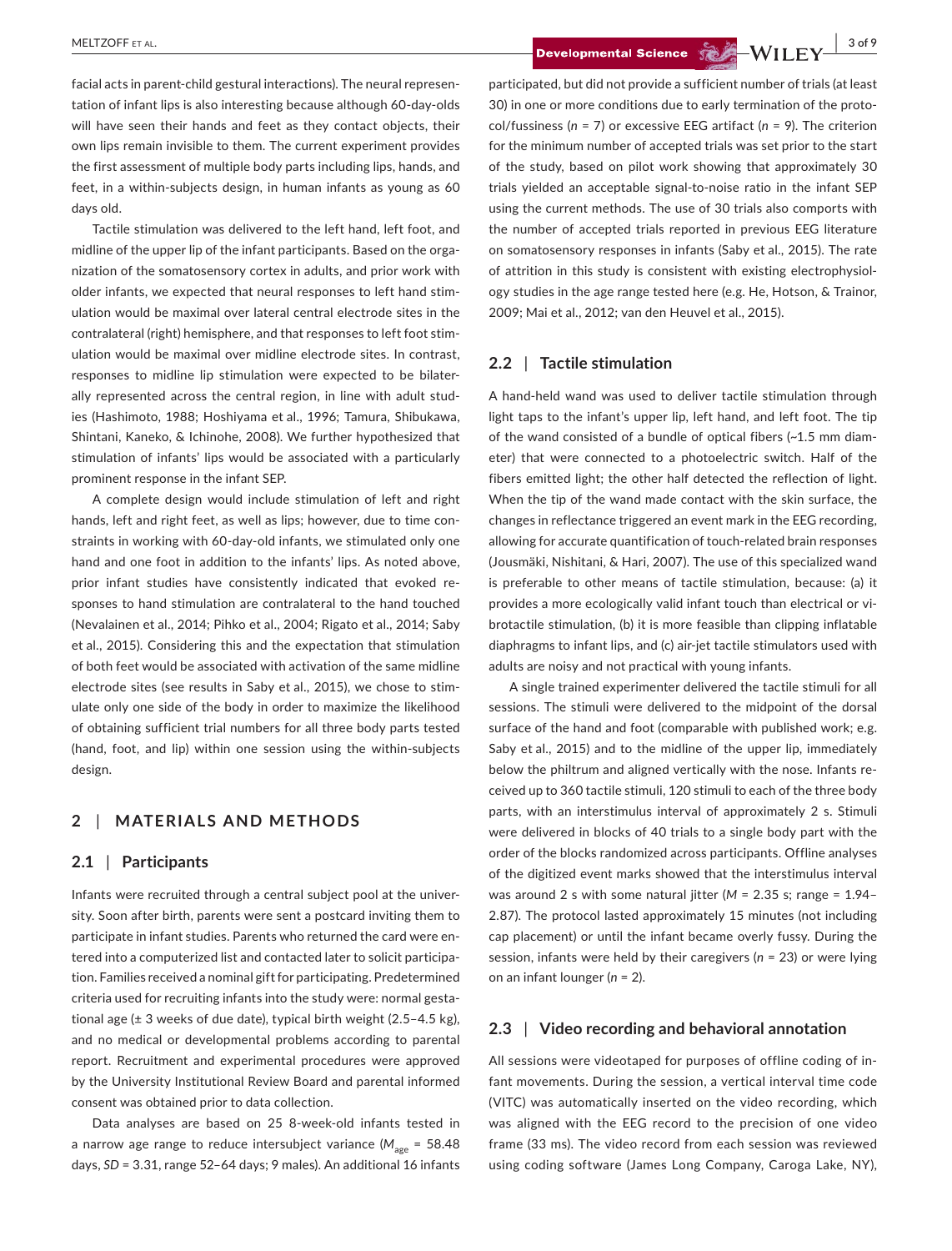**4 of 9 WII FY-Developmental Science Section Construction Construction of the MELTZOFF ET AL.** 

and trials in which the infant produced discernible body movements or there was poor contact between the wand and skin were marked and excluded from further analysis (see Section 2.4 for number of rejected trials).

#### **2.4** | **EEG methods**

EEG was recorded using a stretch cap (EasyCap GmbH, Herrsching, Germany) with 25 electrode sites placed according to the international 10–20 system (Fp1, Fp2, F3, F4, F7, F8, Fz, C1, C2, C3, C4, C5, C6, Cz, T7, T8, P3, P4, P7, P8, Pz, O1, O2, M1, M2). Scalp electrode impedances were accepted if they were below 30 kΩ. The signal from each electrode was amplified using optically isolated, custom bioamplifiers with high input impedance (~1 GΩ; SA Instrumentation, San Diego, CA) and was digitized using a 16-bit A/D converter (± 5 V input range). Bioamplifier gain was 5000 and the hardware filter (12 dB/octave rolloff) settings were 0.1 Hz (high-pass) and 100 Hz (low-pass). The signals were collected referenced to the vertex (Cz) with an AFz ground.

Data processing and analysis were carried out using a combination of the EEG Analysis System from James Long Company and the EEGLAB toolbox for MATLAB (Delorme & Makeig, 2004). Continuous EEG data were low-pass filtered at 40 Hz and rereferenced to the average of the left and right mastoids. In a few cases (*n* = 5), a single mastoid served as the reference because the other contained excessive artifact. The preprocessed data were then segmented into epochs extending from −70 to 700 ms relative to stimulus onset. Epochs were visually inspected and excluded if they contained eye or muscle artifacts or if the amplitude exceeded ± 250 μV at one or more central (C1, C2, C3, Cz, C4, C5, C6), temporal (T7, T8), or parietal (P3, Pz, P4) electrodes. SEPs were computed for each participant and condition relative to a 70 ms prestimulus baseline. The mean number of trials included in the analyses were 70.32 for the left hand (*SD* = 18.94; range: 30–106), 71.28 for the left

foot (*SD* = 20.82; range: 30–118), and 67.20 for the lip (*SD* = 22.55; range: 31–103).

# **3** | **RESULTS**

Results are based on data from 25 60-day-old infants. A number of the participants were sleeping when they arrived at the laboratory or fell asleep prior to the start of the EEG session. Preliminary analyses of infants' EEG responses to tactile stimulation revealed similar responses in terms of the timing and location of the responses across the scalp in both states, see Supporting Information (SI). Therefore, all 25 infants were used in the main analysis, with supplemental analyses carried out separately for waking versus sleeping infants (see SI).

The SEP waveforms to stimulation of the three body locations were characterized by a positive deflection over central-parietal sites that peaked between 150 and 200 ms after stimulus onset (Figure 1). As predicted, visual inspection showed that lip stimulation elicited a bilateral response at central sites (C3/C5 in the left hemisphere and C4/C6 in the right hemisphere). For left hand stimulation, the positive deflection was most pronounced over central sites in the contralateral hemisphere (C4 and C6). For foot stimulation, the response was concentrated over the midline, and was slightly more posterior (Pz) compared to the responses for hand and lip (see Figure 2).

To capture this response pattern, mean amplitude in the 100– 250 ms time window was computed for C3, C4, C5, C6, and Pz for each participant and each condition (lip, hand, foot). The amplitude at left central electrodes C3 and C5 was averaged to represent activity over the central region of the left hemisphere, and the amplitude at right central electrodes C4 and C6 was averaged to represent activity over the central region of the right hemisphere. Mean amplitude was then compared as a function of the stimulus conditions and



FIGURE 1 Grand average waveforms as a function of touch to (a) left hand, (b) left foot, and (c) midline of the upper lip. The waveforms are characterized by a positive deflection across central-parietal sites, peaking 150–200 ms from stimulus onset. For left hand stimulation, this deflection is observed in the central region at lateral electrode sites (C4/C6) contralateral to the hand touched. For left foot, it is observed at the midline (Pz). For the lip it is observed bilaterally, both at right (C4/C6) and left (C3/C5) central electrode sites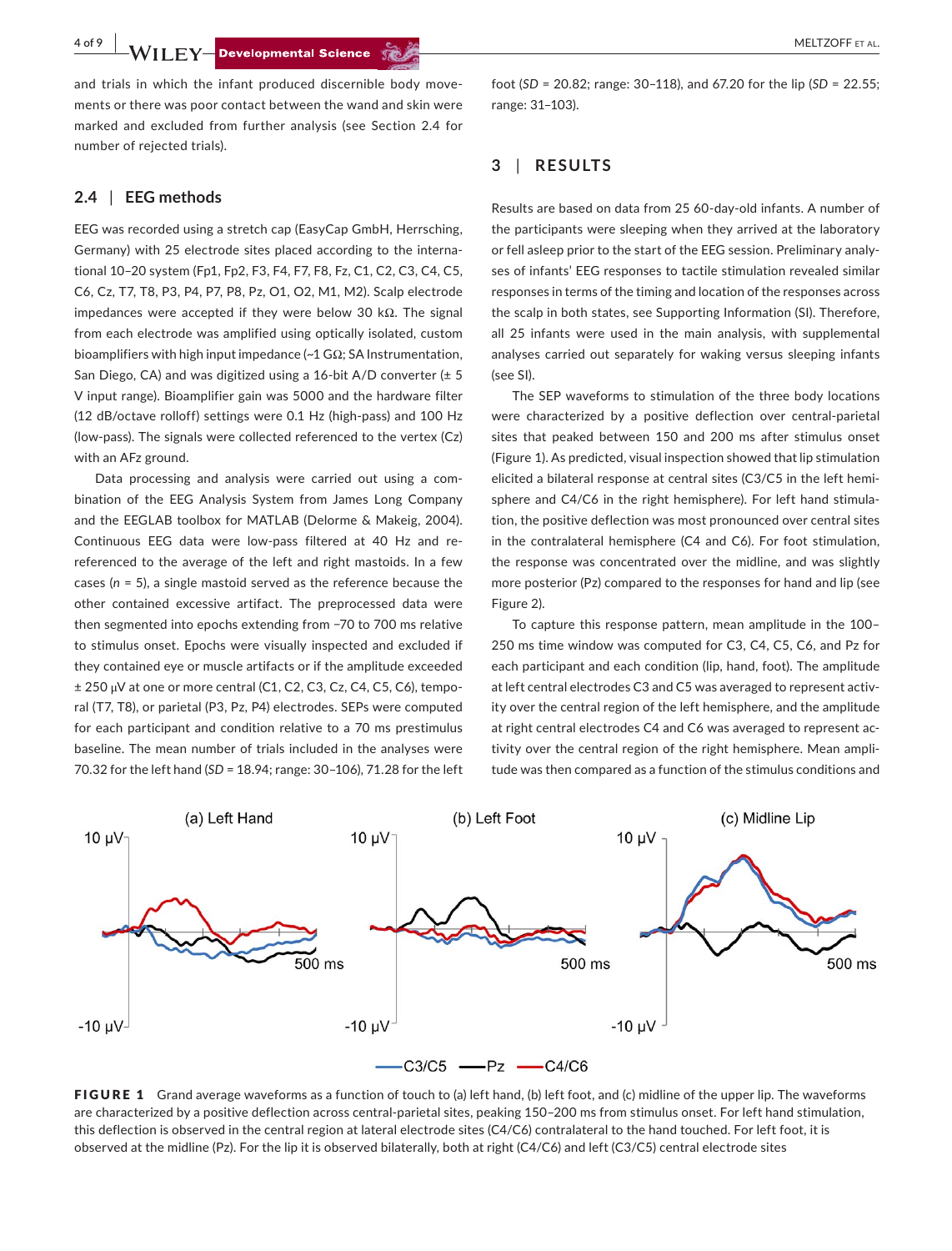

FIGURE 2 Scalp maps showing the spatial distribution of mean SEP amplitude over the 100–250 ms window following touch to the: (a) left hand, (b) left foot, and (c) midline of the upper lip. The locations of the electrodes included in the statistical analyses (C3, C4, C5, C6, and Pz) are indicated by white dots. The signature of touch to each body part is visually apparent: Contralateral activity for the touch to the hand, midline activity for the foot, and strong bilateral activity for the lip

regions using a repeated-measures analysis of variance (ANOVA) using within-subject factors of body part stimulated (lip, hand, foot) and scalp region (left, right, midline). In the results below, the Greenhouse-Geisser correction for non-sphericity has been used to adjust degrees of freedom as appropriate.

As expected, there was a significant main effect for the body part stimulated, *F*(1.78, 42.75) = 9.57, *p* = 0.0006, η*<sup>p</sup>* 2 = 0.28, with greater mean amplitude in response to tactile stimulation of the lip than of the hand or foot. There was also a main effect for scalp region, *F*(1.82, 43.67) = 8.45, *p* = 0.0011, η*<sup>p</sup>* 2 = 0.26, with greater mean amplitude over the right hemisphere than the left or midline. This was expected because left hand and foot were predicted to show activation over the contralateral (right) hemisphere, whereas the midline lip touch was expected to yield bilateral effects. Also as expected, there was a highly significant interaction between body part and scalp region, *F*(3.04, 72.94) = 20.26, *p* =  $1.0 \times 10^{-9}$ ,  $\eta_p^2$  = 0.46. The results of post-hoc tests were in line with the hypothesis of neural somatotopy. Specifically, mean amplitude for tactile stimulation of the hand was significantly greater over the contralateral (right) than the ipsilateral (left) hemisphere, *t*(24) = 4.70, *p* = 0.00009, *d* = 0.94, or the midline, *t*(24) = 2.98, *p* = 0.0066, *d* = 0.60. For the tactile stimulation of the foot, amplitude was significantly greater for the midline than for the left, *t*(24) = 4.30, *p* = 0.0003, *d* = 0.86, or right, *t*(24) = 2.35, *p* = 0.0275, *d* = 0.47, hemispheres. As predicted, stimulation of the midline of the lip yielded a strong bilateral activation pattern, with greater amplitude over the left, *t*(24) = 4.74, *p* = 0.00008, *d* = 0.95, and right, *t*(24) = 5.23, *p* = 0.00002, *d* = 1.05, hemispheres than the midline.

# **4** | **DISCUSSION**

The current experiment examined neural representations of the body in 60-day-old human infants. EEG was recorded while infants received tactile stimulation of the midline of their upper lip, their left hand, and their left foot. The findings advance our knowledge in

three ways: (a) this is the youngest age to compare evoked responses to tactile stimulation of three body parts; (b) we assessed the neural representation of infant lips—a body part that plays an important role in infant survival, speech development, and social-emotional communication; and (c) the tactile stimulation method utilized enables good temporal control while resembling naturalistic touch more closely than (for instance) electrical stimulation of the median nerve or vibrotactile stimulation.

The SEP waveforms elicited by the tactile stimulation were characterized by a prominent positive component peaking around 150–200 ms after stimulus onset. As predicted for stimulation of the hand, the amplitude of this response was greatest over lateral electrodes (C4/C6), which overlie the 'hand region' as identified in older infants (Meltzoff et al., 2018) and adults (Ulmer, 2013). For stimulation of the foot, the response was largest over the midline parietal electrode (Pz), which approximately overlies the foot region identified in older infants (Meltzoff et al., 2018) and adults (Hari et al., 1993; Nakamura et al., 1998). For stimulation of the midline of the lip, the response was observed bilaterally over the central region, a pattern consistent with the literature on lip stimulation in adults (Disbrow, Hinkley, & Roberts, 2003; Hashimoto, 1988; Hoshiyama et al., 1996; Tamura et al., 2008).

We chose to stimulate the midline of the lip both to assess the expected bilateral representation and also because it is easier to touch the same midline point, using the nose and philtrum as landmarks, than it is to touch a specific point to the side. We selected the upper lip because it is more stationary than the lower one, which is stretched and displaced by jaw movements. Future infant studies could attempt to stimulate the lower lip or one side of the lip to test for finer-grained differentiations within the oral region. Adult MEG studies have been able to differentiate cortical responses to various parts of the mouth including the upper lip, lower lip, and tongue (Disbrow et al., 2003; Hari et al., 1993; Nakamura et al., 1998). Recent advances in MEG hardware and software have established the utility of MEG for brain imaging studies of human infants (Ferjan Ramírez, Ramírez, Clarke, Taulu, & Kuhl, 2017; Meltzoff et al., 2018),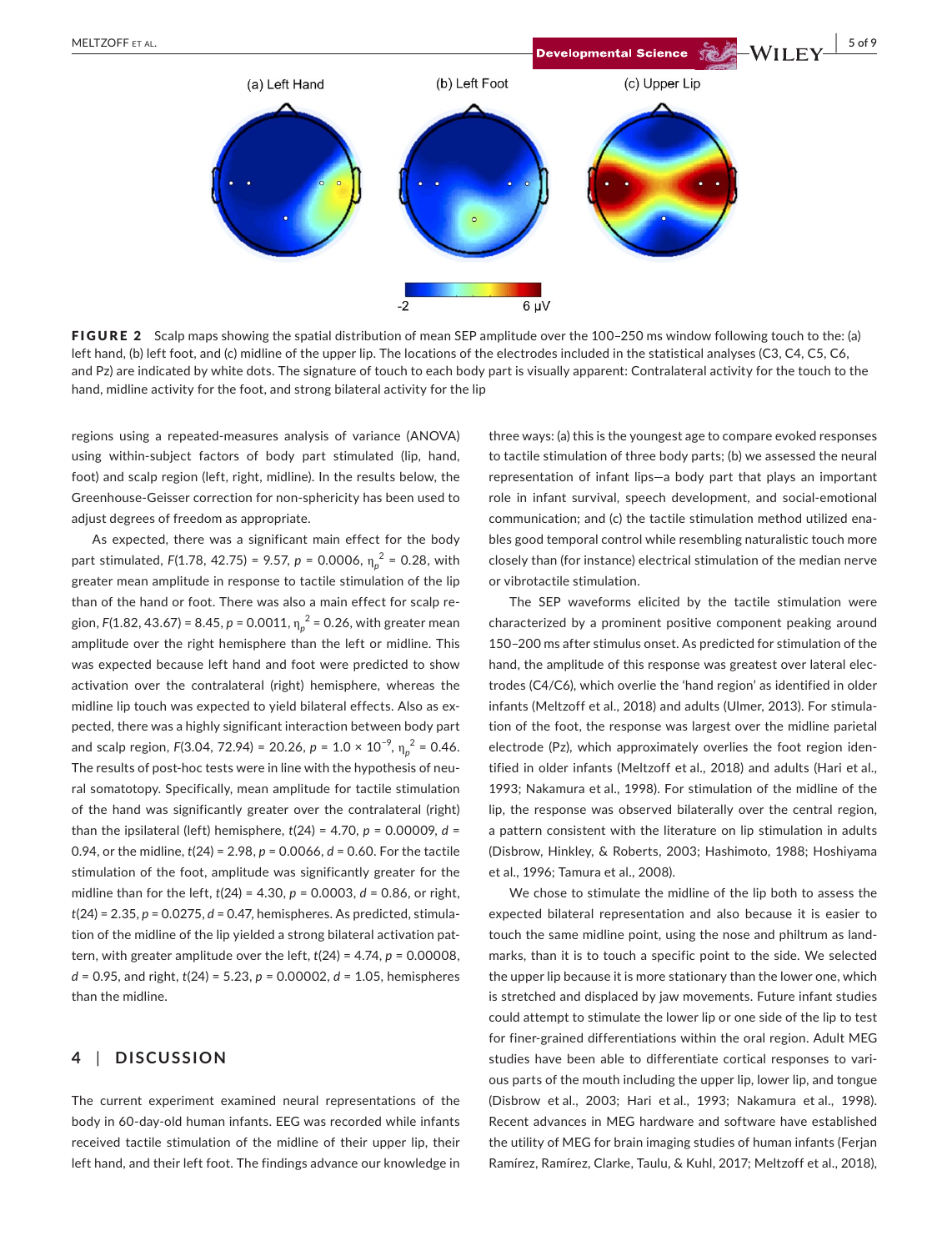**6 of 9 WILEY Developmental Science SECONDER CONSUMER ALL RELEASE PROPERTIES ALL RELEASE PROPERTIES ALL RELEASE PROPERTIES.** 

and such technology may be useful in future investigations of infant neural body representations including of the mouth region.

Based on prior studies with adults (Dowman & Schell, 1999; Pfurtscheller et al., 1997) and older infants (Saby et al., 2015), one might have expected responses to foot stimulation to be maximal at the midline central electrode (Cz), but we observed them at the midline parietal electrode (Pz). This finding of increased activity over the parietal region following foot stimulation is not surprising given that S1, at least in adults, is angled such that representations of the feet are consistently found to be posterior to those of the hands and face (Dowman & Schell, 1999; Hari et al., 1993; Nakamura et al., 1998). Indeed, EEG studies with adults have observed activation at midline electrodes over both central and parietal regions following foot touch or electrical stimulation of the tibial nerve (Heed & Röder, 2010; Kakigi & Shibasaki, 1983; Kany & Treed, 1997). Consistent with these findings, in prior EEG work with older infants, stimulation of the feet was also associated with increased activity over the midline parietal region (see Saby et al., 2015, Figure 2 scalp maps). However, in that study with 7-month-old infants, the response to foot stimulation was greatest at Cz, as it is in adults. The lack of comparable activity at Cz in the current study using 60-day-olds may be due to two factors: (a) the neural representation of the foot in infants of this young age may be more posterior than it is in older infants and adults, and/or (b) immature features of the skull in these young infants, such as the open anterior fontanelle, may obscure or distort activity at the vertex (Cz). Future research with MEG, which is less sensitive than EEG to the immature features of the infant skull (Lew et al., 2013), would be useful for disentangling these potential explanations.

The statistical analyses demonstrated that the mean amplitude of the SEP responses was significantly greater for the lip compared to the hand and foot (see Figures 1 and 2). Research with adults shows that neural responses to stimulation of the lips, tongue, and fingertips—body parts that are overrepresented in the brain ('cortical magnification')—are stronger than to stimulation of body parts that have less neural tissue devoted to them such as the chin or trunk (Nakamura et al., 1998; Nevalainen, Ramstad, Isotalo, Haapanen, & Lauronen, 2006; Nguyen, Tran, Hoshiyama, Inui, & Kakigi, 2004). We speculate that the strong infant SEP response to lip stimulation reflects cortical magnification of the oral region in the infant sensory homunculus. Such enlarged lip representations may be engendered both by experiencedependent (prenatal lip movements) and experience-expectant (evolutionary preparation for speech articulations) processes.

This raises questions about developmental change and neuroplasticity. Changes in somatotopic body representations following training (or injury) are foundational findings in human cognitive neuroscience (Buonomano & Merzenich, 1998; Bütefisch et al., 2000; Elbert, Pantev, Wienbruch, Rockstroh, & Taub, 1995) as well as in animal models (Kaas & Rothemund, 2006). The plasticity of neural body maps in human infants has not been systematically investigated. Longitudinal studies could profitably examine whether there is an expansion of the neural regions devoted to fingertips as infants gain experience with precision grips, toes as infants begin to walk, and oral articulators as infants begin to speak.

The current findings regarding infant lips are especially intriguing. An EEG study with adults showed that neural responses to a touch on the lips were enhanced when participants listened to bilabial stops (/p/) versus speech sounds that did not involve the lips as the place of articulation  $\frac{1}{k}$ , or nonspeech sounds made by the hands (finger snaps) (Shen, Meltzoff, & Marshall, 2018). In infancy, cross-modal effects involving lips have been documented in studies of auditory-visual speech perception (infant 'lip reading') and vocal imitation (Kuhl & Meltzoff, 1982, 1996). The role of somatosensory cortex in infant speech perception and production is of deep interest to developmental theory. For example, infants cannot see their own lips and may use tactile information—registering 'lips touching together'— to guide their production of bilabial phonetic units, as in 'mama' or 'papa'.

The study of infant neural body maps also sheds light on socialcognitive development. Before spoken language, bodily imitation is one of the primary mechanisms for infant learning from and about people (Meltzoff, 2013; Meltzoff, Kuhl, Movellan, & Sejnowski, 2009; Tomasello, 1999). In order to imitate, infants need to identify what part of the body to move as well as how to move it. Recognizing the correspondence between my hand and your hand is crucial for manual imitation. Cognitive models of imitation have hypothesized that such 'organ identification' is a key first step in infant imitation (Meltzoff & Moore, 1997). Historically, the neural and perceptual underpinnings of organ identification have been unstudied in infancy with a few exceptions (Filippetti, Johnson, Lloyd-Fox, Dragovic, & Farroni, 2013; Jubran, White, Chroust, Heck, & Bhatt, 2018; Somogy et al., 2017). Further studies on how the infant body is represented in the infant brain will contribute to our understanding of the mechanisms underlying infant imitation and the development of the infant body schema.

In adults, the neural representation of one's own body is theorized to influence social perception (e.g. Keysers et al., 2010). Building on this, a study with 7-month-old infants found that neural regions activated when infants were touched on their own hands (or feet) overlapped with the neural regions activated when infants merely observed someone else's hands (or feet) being touched (Meltzoff et al., 2018). Infants who saw the touch of another person's hands or feet showed activation in their somatosensory cortex not simply their visual cortex. These findings document shared neural representations for 'felt' touch and 'observed' touch in infants. Related work using a different methodology reported that infants' EEG responses to tactile stimulation were modulated by observing touch (Rigato et al., 2017). It thus seems likely that infant neural body maps are not simply registering the infant's own body but also the bodies of others, which could thereby contribute to preverbal social perception.

The neural representation of the body in the infant's brain may be a building block not only for infant imitation but also for infants' 'felt' connectedness between themselves and other people. Further study of infant neural body representations promises to provide insights into long-standing questions about infants' primitive sense of self and their capacities for rapid social learning.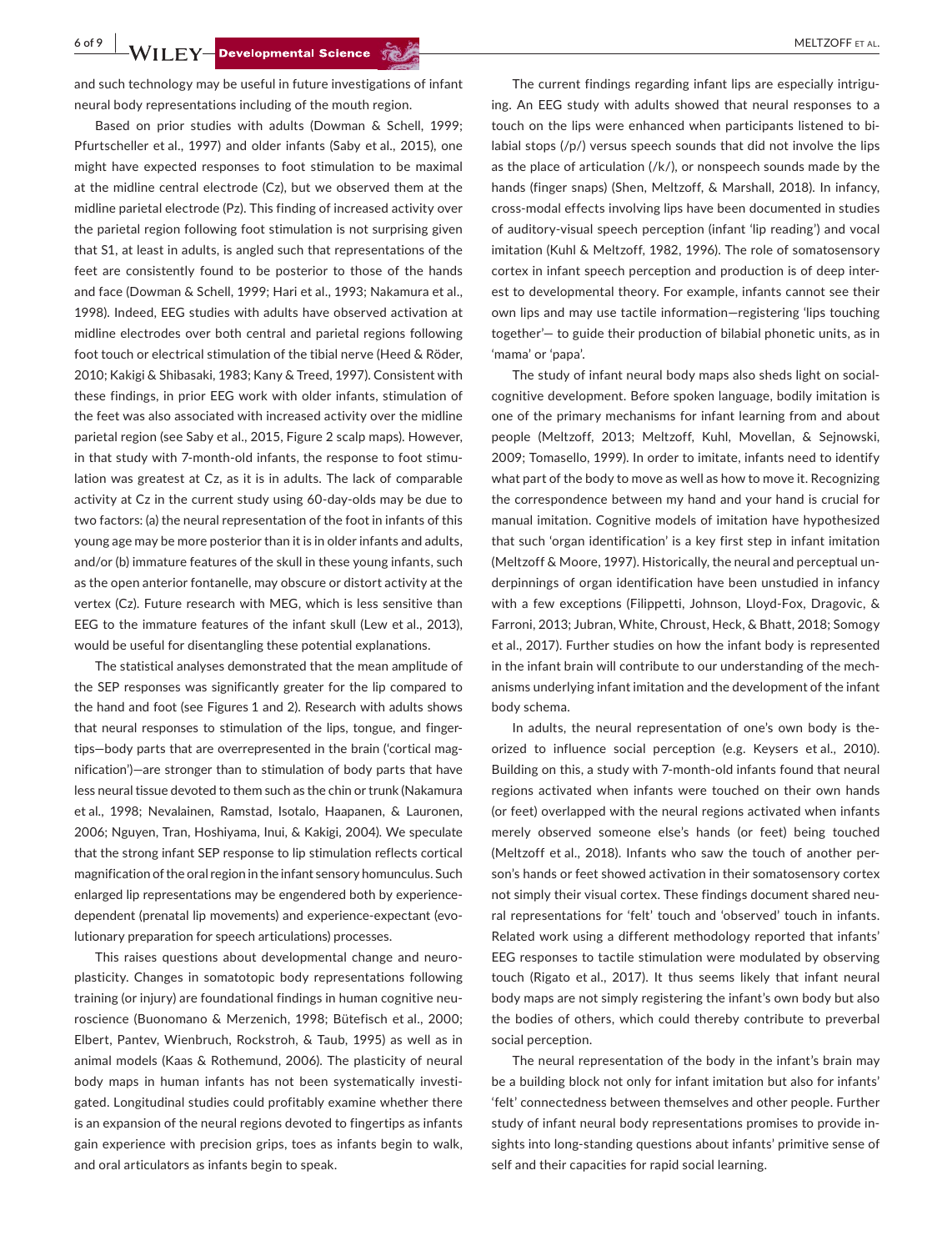#### **ACKNOWLEDGEMENTS**

We thank A. Humphreys and R. Brooks for assistance.

### **CONFLICT OF INTEREST**

There are no conflicts of interest.

# **ORCID**

*Andrew N Meltzof[f](http://orcid.org/0000-0001-8683-0547)* <http://orcid.org/0000-0001-8683-0547>

#### **REFERENCES**

- Bhatt, R.S., Hock, A., White, H., Jubran, R., & Galati, A. (2016). The development of body structure knowledge in infancy. *Child Development Perspectives*, *10*, 45–52.
- Bolognini, N., Rossetti, A., Fusaro, M., Vallar, G., & Miniussi, C. (2014). Sharing social touch in the primary somatosensory cortex. *Current Biology*, *24*, 1513–1517.
- Buccino, G., Binkofski, F., Fink, G.R., Fadiga, L., Fogassi, L., Gallese, V., … Freund, H.-J. (2001). Action observation activates premotor and parietal areas in a somatotopic manner: An fMRI study. *European Journal of Neuroscience*, *13*, 400–404.
- Buonomano, D.V., & Merzenich, M.M. (1998). Cortical plasticity: From synapses to maps. *Annual Review of Neuroscience*, *21*, 149–186.
- Bütefisch, C.M., Davis, B.C., Wise, S.P., Sawaki, L., Kopylev, L., Classen, J., & Cohen, L.G. (2000). Mechanisms of use-dependent plasticity in the human motor cortex. *Proceedings of the National Academy of Sciences, USA*, *97*, 3661–3665.
- Cunningham, D.A., Machado, A., Yue, G.H., Carey, J.R., & Plow, E.B. (2013). Functional somatotopy revealed across multiple cortical regions using a model of complex motor task. *Brain Research*, *1531*, 25–36.
- de Klerk, C.C.J.M., Johnson, M.H., & Southgate, V. (2015). An EEG study on the somatotopic organisation of sensorimotor cortex activation during action execution and observation in infancy. *Developmental Cognitive Neuroscience*, *15*, 1–10.
- Delorme, A., & Makeig, S. (2004). EEGLAB: An open source toolbox for analysis of single-trial EEG dynamics including independent component analysis. *Journal of Neuroscience Methods*, *134*, 9–21.
- Disbrow, E.A., Hinkley, L.B., & Roberts, T.P. (2003). Ipsilateral representation of oral structures in human anterior parietal somatosensory cortex and integration of inputs across the midline. *Journal of Comparative Neurology*, *467*, 487–495.
- Dowman, R., & Schell, S. (1999). Innocuous-related sural nerve-evoked and finger-evoked potentials generated in the primary somatosensory and supplementary motor cortices. *Clinical Neurophysiology*, *110*, 2104–2116.
- Elbert, T., Pantev, C., Wienbruch, C., Rockstroh, B., & Taub, E. (1995). Increased cortical representation of the fingers of the left hand in string players. *Science*, *270*, 305–307.
- Ferjan Ramírez, N., Ramírez, R.R., Clarke, M., Taulu, S., & Kuhl, P.K. (2017). Speech discrimination in 11-month-old bilingual and monolingual infants: A magnetoencephalography study. *Developmental Science*, *20*, e12427.
- Filippetti, M.L., Johnson, M.H., Lloyd-Fox, S., Dragovic, D., & Farroni, T. (2013). Body perception in newborns. *Current Biology*, *23*, 2413–2416.
- Fornia, L., Ferpozzi, V., Montagna, M., Rossi, M., Riva, M., Pessina, F., … Cerri, G. (2018). Functional characterization of the left ventrolateral premotor cortex in humans: A direct electrophysiological approach. *Cerebral Cortex*, *28*, 167–183.

Gallagher, S. (2005). *How the body shapes the mind*. New York: Oxford University Press.

Gillmeister, H., Bowling, N., Rigato, S., & Banissy, M.J. (2017). Interindividual differences in vicarious tactile perception: A view across the lifespan in typical and atypical populations. *Multisensory Research*, *30*, 485–508.

Hari, R., & Forss, N. (1999). Magnetoencephalography in the study of human somatosensory cortical processing. *Philosophical Transactions of the Royal Society B: Biological Sciences*, *354*, 1145–1154.

- Hari, R., Karhu, J., Hämäläinen, M., Knuutila, J., Salonen, O., Sams, M., & Vilkman, V. (1993). Functional organization of the human first and second somatosensory cortices: A neuromagnetic study. *European Journal of Neuroscience*, *5*, 724–734.
- Hari, R., & Kujala, M.V. (2009). Brain basis of human social interaction: From concepts to brain imaging. *Physiological Reviews*, *89*, 453–479.
- Hashimoto, I. (1988). Trigeminal evoked potentials following brief air puff: Enhanced signal-to-noise ratio. *Annals of Neurology*, *23*, 332–338.
- He, C., Hotson, L., & Trainor, L.J. (2009). Development of infant mismatch responses to auditory pattern changes between 2 and 4 months old. *European Journal of Neuroscience*, *29*, 861–867.
- Heed, T., & Röder, B. (2010). Common anatomical and external coding for hands and feet in tactile attention: Evidence from event-related potentials. *Journal of Cognitive Neuroscience*, *22*, 184–202.
- Hoshiyama, M., Kakigi, R., Koyama, S., Kitamura, Y., Shimojo, M., & Watanabe, S. (1996). Somatosensory evoked magnetic fields following stimulation of the lip in humans. *Electroencephalography and Clinical Neurophysiology*, *100*, 96–104.
- Jousmäki, V., Nishitani, N., & Hari, R. (2007). A brush stimulator for functional brain imaging. *Clinical Neurophysiolology*, *118*, 2620–2624.
- Jubran, R., White, H., Chroust, A., Heck, A., & Bhatt, R.S. (2018). Sensitivity to hand structure information in infancy. Manuscript submitted for publication.
- Kaas, J.H., Jain, N., & Qi, H.-X. (2002). The organization of the somatosensory system in primates. In R.J. Nelson (Ed.), *The somatosensory system: Deciphering the brain's own body image* (pp. 1–25). Boca Raton, FL: CRC Press.
- Kaas, J.H., & Rothemund, Y. (2006). Reorganization of somatosensory and motor cortex following peripheral nerve or spinal cord injury in primates. In S.G. Lomber & J.J. Eggermont (Eds.), *Reprogramming the cerebral cortex: Plasticity following central and peripheral lesions* (pp. 285–296). New York: Oxford University Press.
- Kakigi, R., & Shibasaki, H. (1983). Scalp topography of the short latency somatosensory evoked potentials following posterior tibial nerve stimulation in man. *Electroencephalography and Clinical Neurophysiology*, *56*, 430–437.
- Kany, C., & Treede, R.-D. (1997). Median and tibial nerve somatosensory evoked potentials: Middle-latency components from the vicinity of the secondary somatosensory cortex in humans. *Electroencephalography and Clinical Neurophysiology*, *104*, 402–410.
- Keysers, C., Kaas, J.H., & Gazzola, V. (2010). Somatosensation in social perception. *Nature Reviews Neuroscience*, *11*, 417–428.
- Kuehn, E., Mueller, K., Turner, R., & Schütz-Bosbach, S. (2014). The functional architecture of S1 during touch observation described with 7T fMRI. *Brain Structure and Function*, *219*, 119–140.
- Kuhl, P.K., & Meltzoff, A.N. (1982). The bimodal perception of speech in infancy. *Science*, *218*, 1138–1141.
- Kuhl, P.K., & Meltzoff, A.N. (1996). Infant vocalizations in response to speech: Vocal imitation and developmental change. *Journal of the Acoustical Society of America*, *100*, 2425–2438.
- Lew, S., Sliva, D.D., Choe, M-s, Grant, P.E., Okada, Y., Wolters, C.H., & Hämäläinen, M.S. (2013). Effects of sutures and fontanels on MEG and EEG source analysis in a realistic infant head model. *NeuroImage*, *76*, 282–293.
- Mai, X., Xu, L., Li, M., Shao, J., Zhao, Z., deRegnier, R.-A., … Lozoff, B. (2012). Auditory recognition memory in 2-month-old infants as